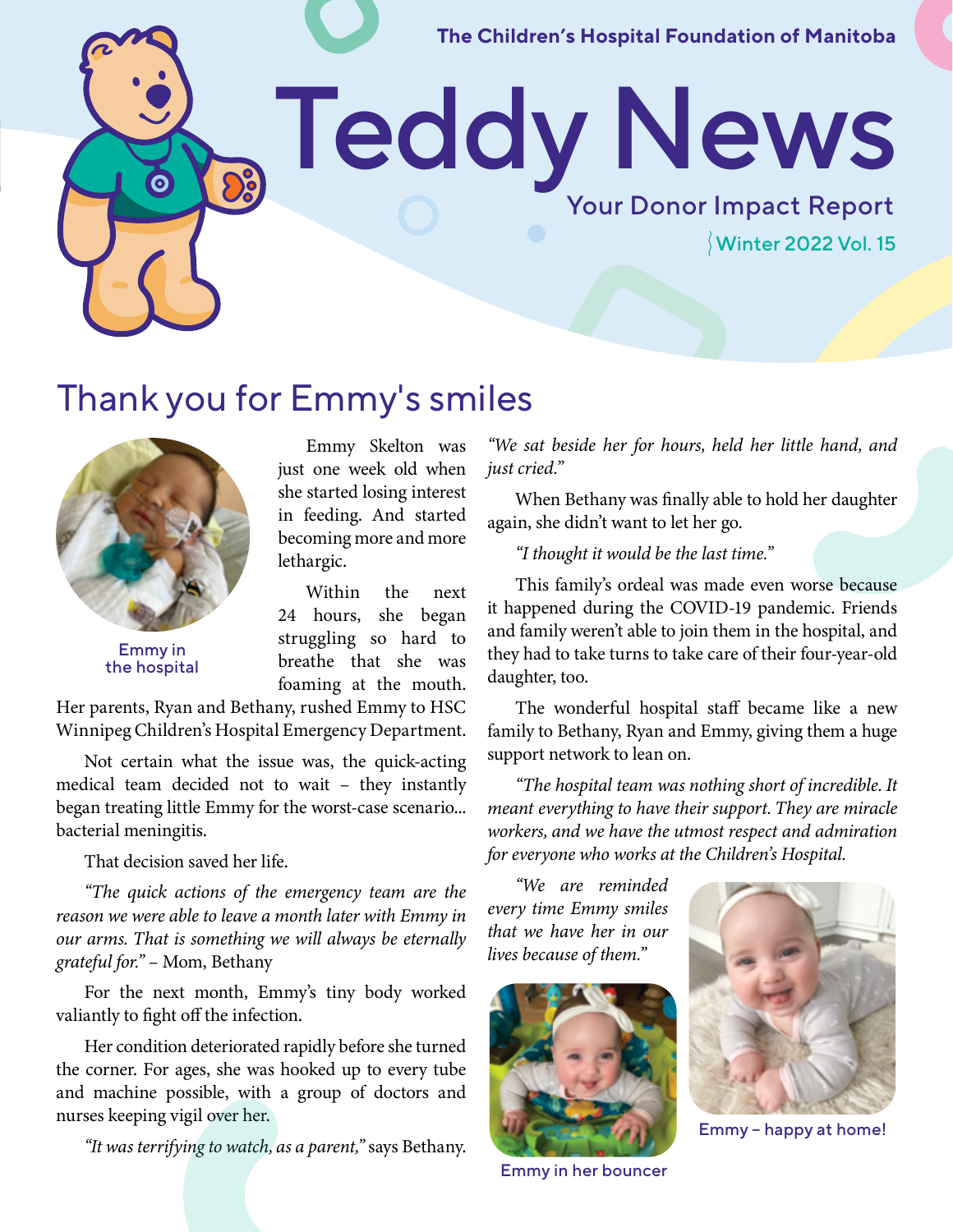## For the love of Emma-Lee

HSC Children's Hospital is one of those places where we experience so profoundly that beauty can exist, even in the darkest of times.

The Grant family have turned the tragedy of losing their child, into a beautiful, annual celebration of love and hope – and childhood fun!

Emma-Lee Arnould-Grant was only a few months old when random bruises began to appear and quickly disappear on her body.

After bloodwork was done, doctors discovered that Emma had acute lymphoblastic leukemia – a cancer in the bone marrow that can spread quickly to the blood and other areas of the body.

Baby Emma spent months undergoing treatment, but after a strong, brave fight, sadly, in December 2017 it was time for all who loved her to say goodbye.

While Emma had been in hospital, she had received the gift of a toy ball from the Easter Bunny. It was such a lovely memory that the family asked guests to bring a toy, rather than flowers, to her Celebration of Life.

Grandmother Beverly describes the beautiful thing that happened next:

*"We just wanted toys to give back to the ward she* 



*was on. But 450 people came to Emma's service – and they all brought a toy! We ended up not only providing a toy for that ward, but for the whole hospital."*

Toys provide comfort for children experiencing a hospital stay, and that is what makes this annual toy drive in Emma's memory so special.

Our hearts remain full of gratitude to the Grant family for thinking of the hospital, and the children we care for here.

If you would like to give the gift of play, you can make a monetary donation online at [goodbear.ca/toys](http://goodbear.ca/toys). This will allow staff on the Child Life team to purchase gifts and organize activities for the kids in the hospital throughout the year. Due to COVID-19, only a limited number of toy drives are permitted from special ongoing supporters like the Grant family.

# With all our thanks...

Your love and support were felt in every space of this hospital in 2021, as we cared for minds, spirits and bodies alike. Here are just a few of the things your gifts helped fund:

#### **Specialized Equipment**

In 2021, you helped purchase specialized equipment for the NICU, laparoscopic surgical tools, breathing machines and the equipment needed for kidney



simulation doll

transplants. Your support helped to purchase "Baby Paul," an interactive, true-to-life simulation doll used by doctors, nurses and respiratory therapists as an essential part of training to care for premature babies.

### **Leading-Edge Research**



Today's research = tomorrow's cures

You help scientists at the Children's Hospital Research Institute of Manitoba work together to unlock the mysteries of childhood diseases. Thanks to your generosity, scientists and clinicians at CHRIM provided critical research into COVID-19.

*Thank you for all you've done to su*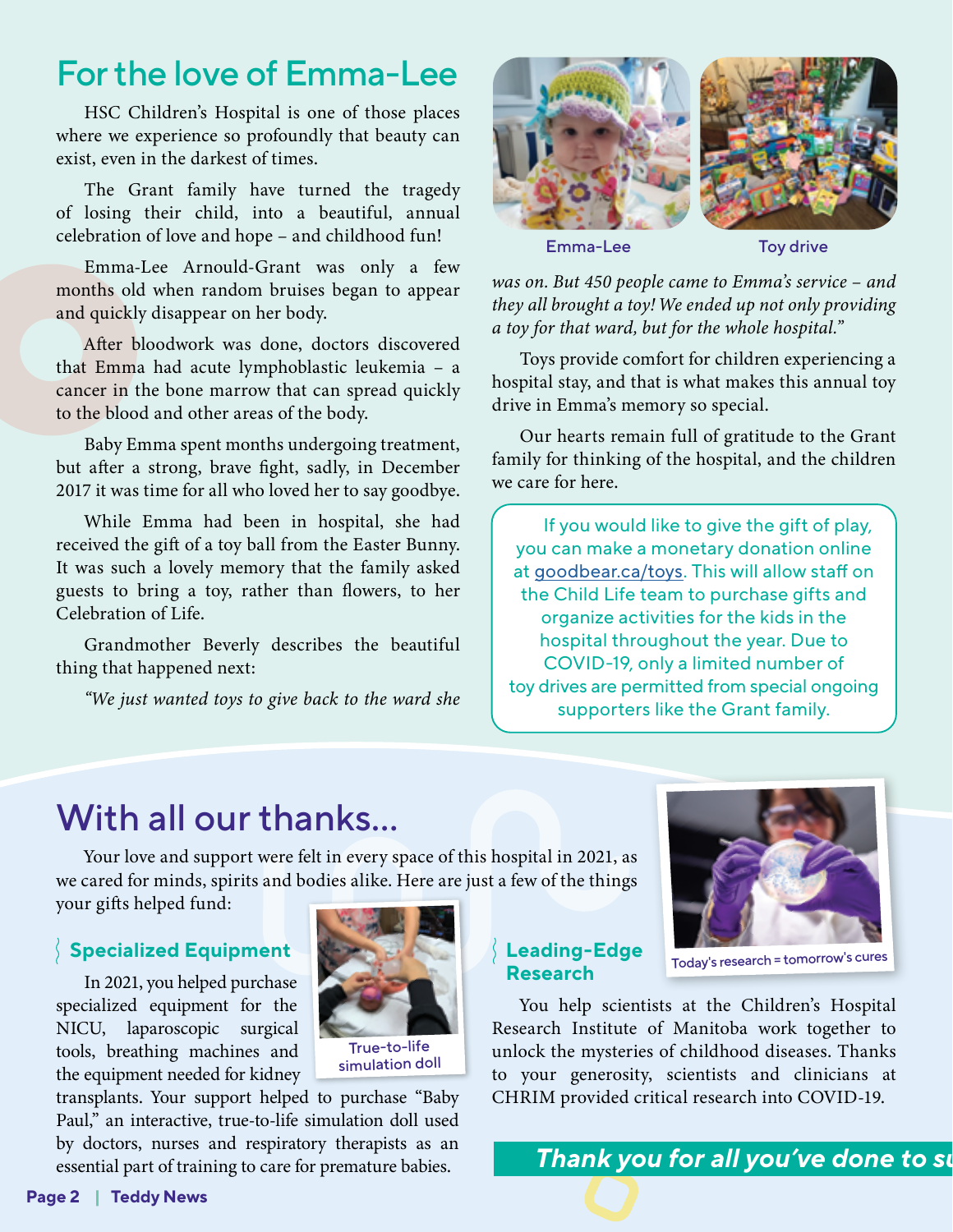# COVID in kids – your researchers leading the way

The question constantly on the minds of every parent for the last two years is: "how will COVID affect the kids?"

Researchers here in Winnipeg have been leading critical research into answering that question.

For years before the Coronavirus pandemic began, Dr. Meghan Azad had been a principal investigator of the CHILD Cohort Study, a national research study that tracked the ways in which earlylife environmental, physical and social factors shape a child's health.

Nearly 3,500 children and their families have participated in this study, along with over 40 researchers. Its findings have become internationally renowned.

And then came COVID-19.

*"As a researcher, as soon as this pandemic hit, I thought 'what can I do to contribute?' And we realized* 



*there is something we can do, within our study."*

Dr. Azad and her team adapted the study to better understand the direct and

Drawing by Natasha, a CHILD study participant indirect effects of the COVID-19 pandemic on the emotional and physical wellbeing of Canadian families in this study. This could help control the outbreak and reduce the impact of negative effects.



Dr. Elinor Simons (left)

Now they are looking at why some people infected with the virus become seriously ill, while others do not, and the risk factors for infection. Importantly, they are also looking at how physical distancing and school and business closures have affected mental health and well-being, especially in children.

*"The real heroes of this study are the families and the children who participate."*

While the world copes with the pandemic, Dr. Azad and her team are adapting quickly and efficiently to help us understand this virus and its long-term effects. Hopefully, with the help of the CHILD Cohort families, our improved understanding of COVID-19 will contribute to the fight against the pandemic and to the safety of children and families worldwide.



Dr. Bloomsie

#### **Child Life Programming**

You help fund caring, innovative programs that keep children's spirits up and warm their parents' hearts. This year saw the arrival of

Dr. Bloomsie – the hospital's new "Humour Therapy" clown who brings laughter, joy and silliness to sick and injured children. Dr. Bloomsie has had patients "in stitches" since they arrived!





The new Children's Heart Centre

#### **Buildings and Spaces**

A wonderful new space has opened this year – creating enhanced care for children with complex heart conditions.

On March 8, the doors opened to the new Children's Heart Centre. Thanks to your generosity, more than 6,000 kids each year will receive care in **upport children and their families!** This beautiful, bright space, filled with the latest equipment and technology.